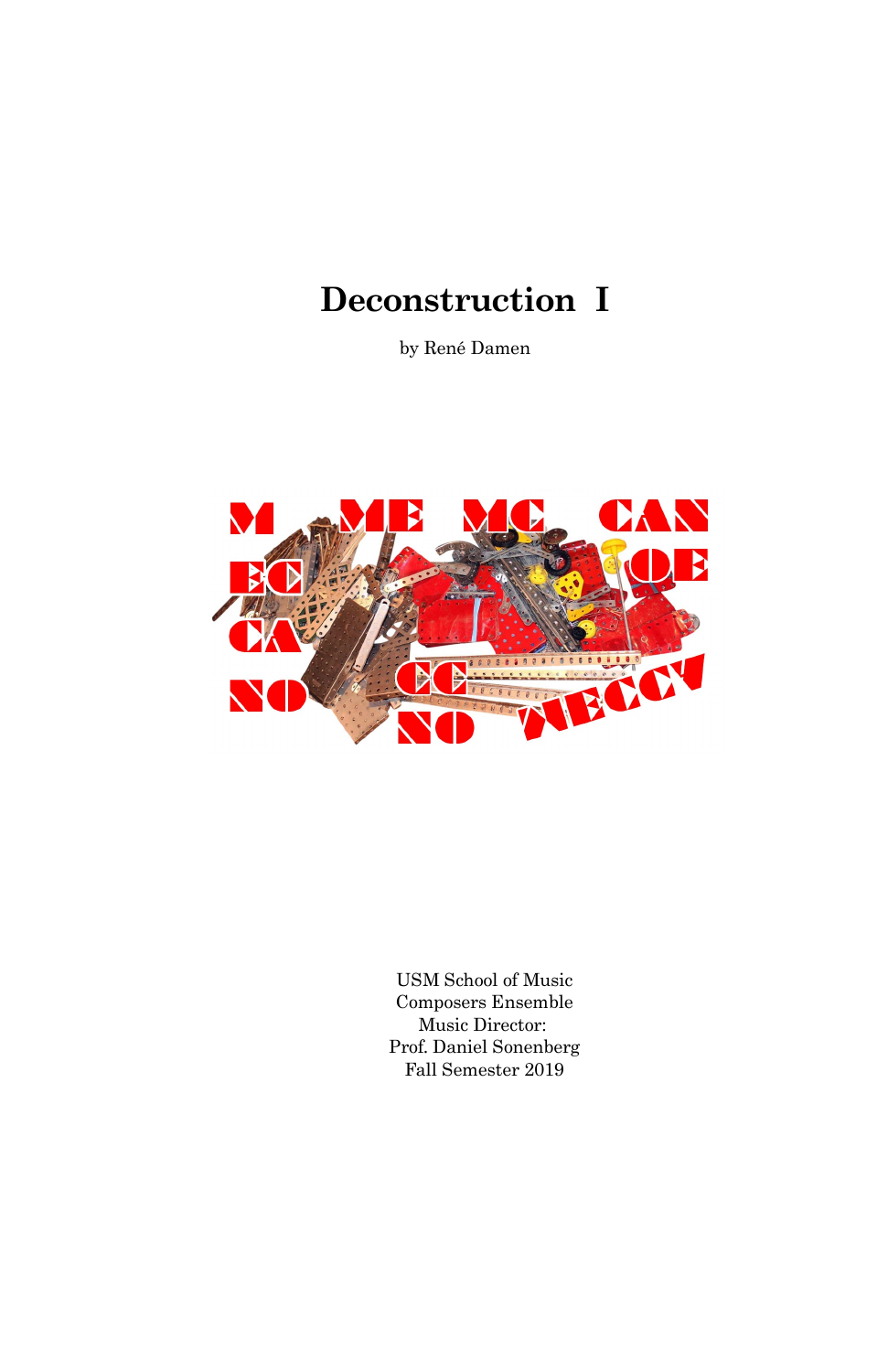## **Players and instruments:**

| <b>Mia Love</b>            | Flute                                 |
|----------------------------|---------------------------------------|
| <b>Blaine Bickford Jr.</b> | Clarinet 1                            |
| <b>Katie Lind</b>          | Clarinet 2                            |
| Emil D'Anci                | <b>Bass Clarinet 1</b>                |
| <b>Ethan Pacquet</b>       | <b>Bass Clarinet 2</b>                |
| <b>Devin Adams</b>         | <b>Bassoon</b>                        |
| Jonathan Hatch             | Tenor Saxophone                       |
| <b>Paul Thomas</b>         | French Horn                           |
| <b>Noah Hall</b>           | Trumpet 1                             |
| <b>Daniel Kashub</b>       | Trumpet 2                             |
| <b>Cassie Snider</b>       | Timpani                               |
| <b>Clifford Cameron</b>    | Glockenspiel                          |
| <b>Heather Franklin</b>    | Xylophone, Suspended Cymbal           |
| <b>Sigrid Sibley</b>       | <b>Shakers, Claves, Temple Blocks</b> |
| <b>Jonathan Deroehn</b>    | Whip, Tam-tam, Snare Drum (Shakers)   |
| <b>Ida Santos</b>          | Piano                                 |
| Sabrina Callego            | Celesta                               |
| <b>Alma Kenow</b>          | Guitar 1                              |
| Cody Mason                 | Guitar 2                              |
| <b>Ryder Jackson</b>       | Guitar 3 (Electric)                   |
| <b>John Henry Mills</b>    | Guitar 4                              |
| Aya Wakita                 | Violin                                |

| .           |
|-------------|
| Cello 1     |
| Cello 2     |
| Double Bass |
|             |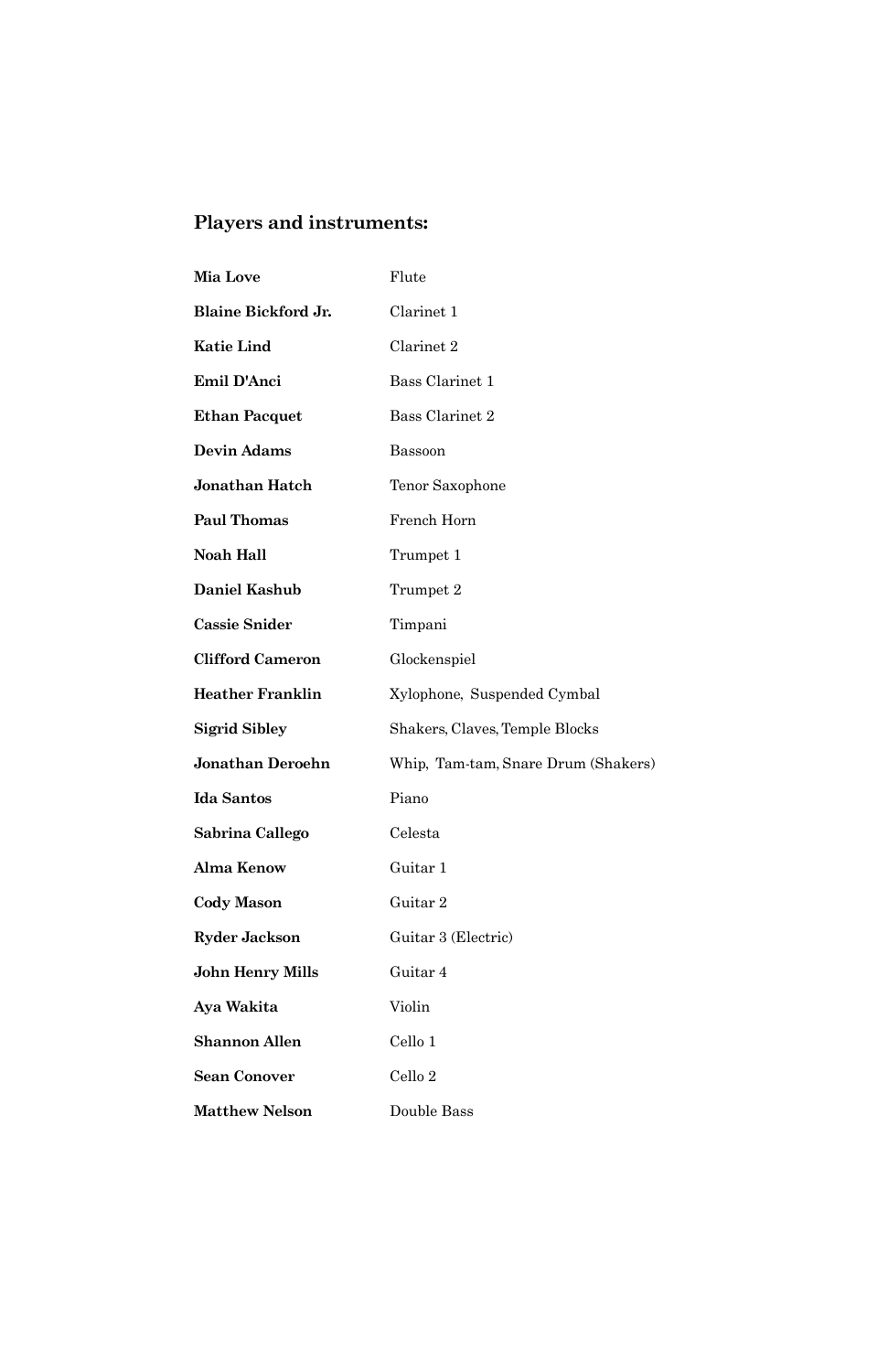



## Deconstruction I

Final Version 10/21/2019

2019 © René Damen / Damen Digital (ASCAP)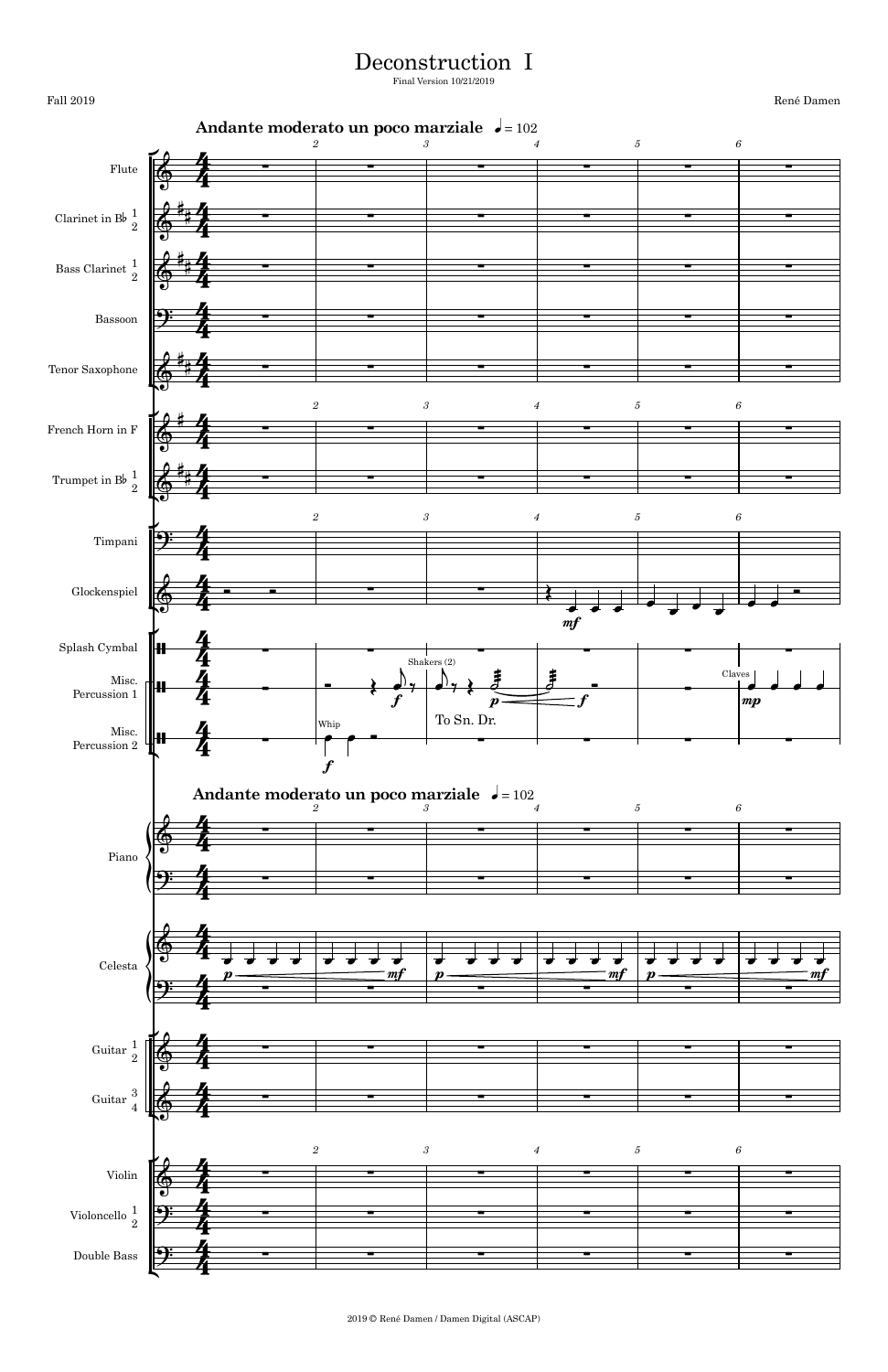



 $\blacktriangleright$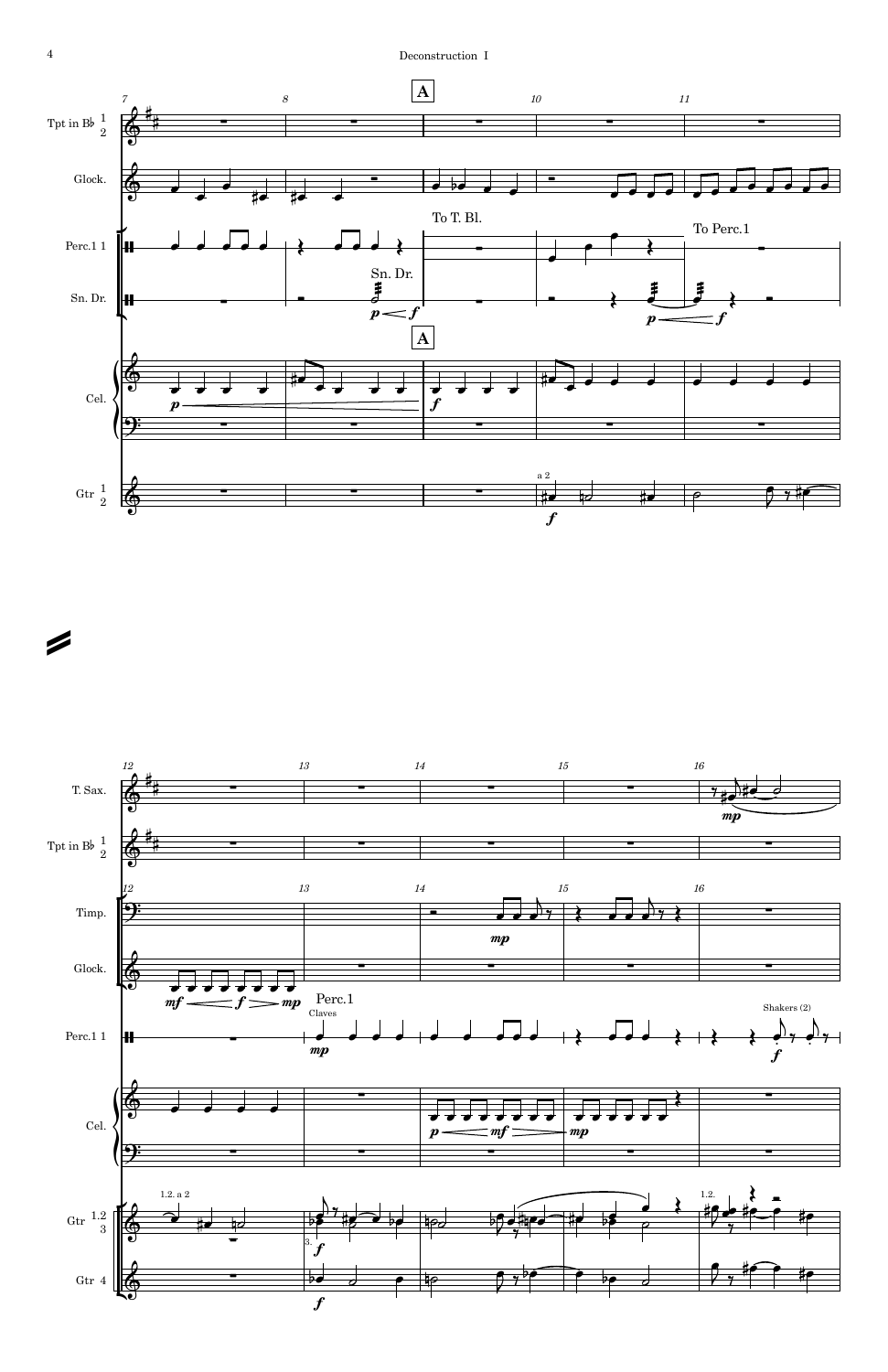



 $\overline{\phantom{a}}$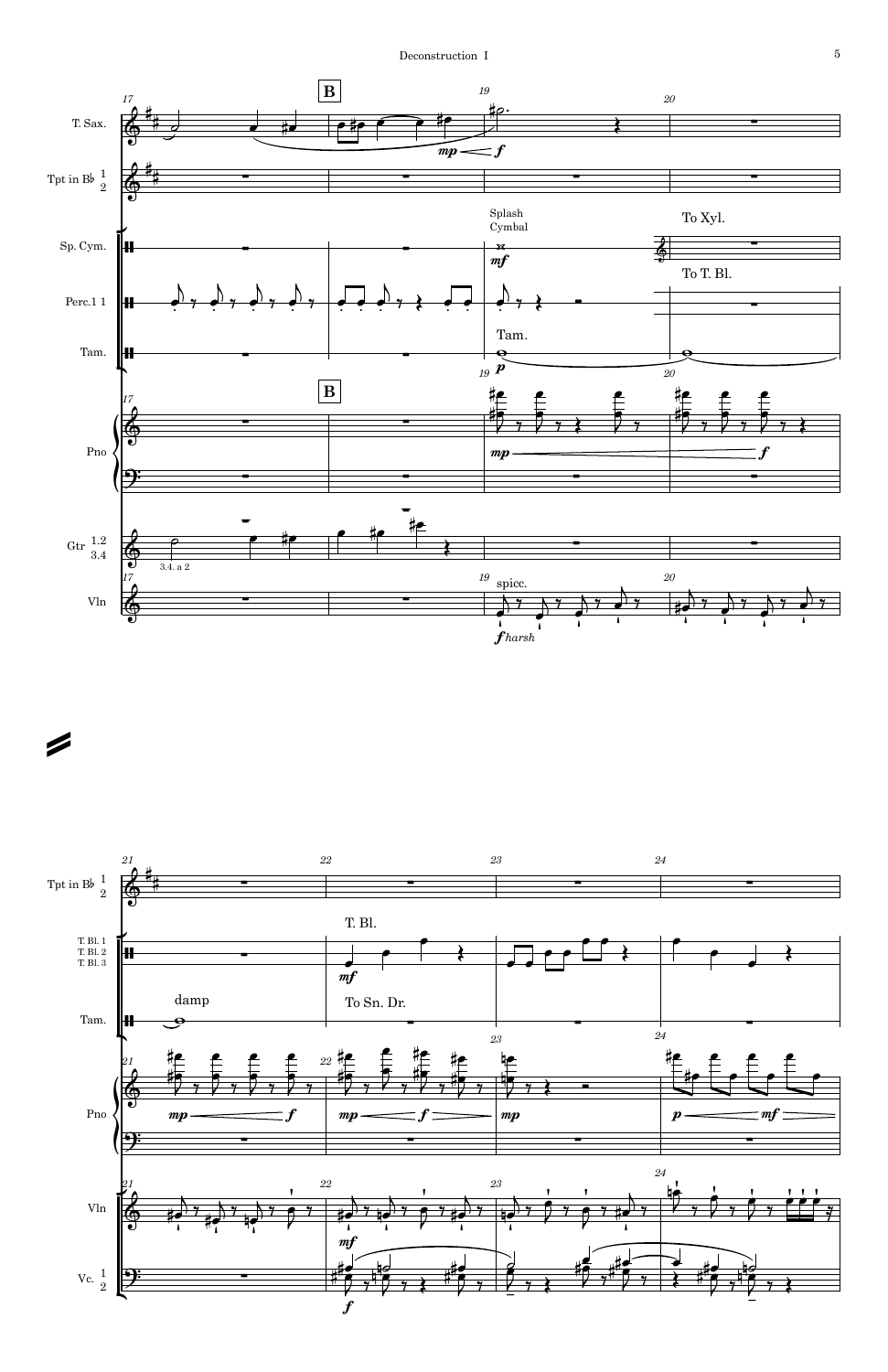



 $\blacktriangleright$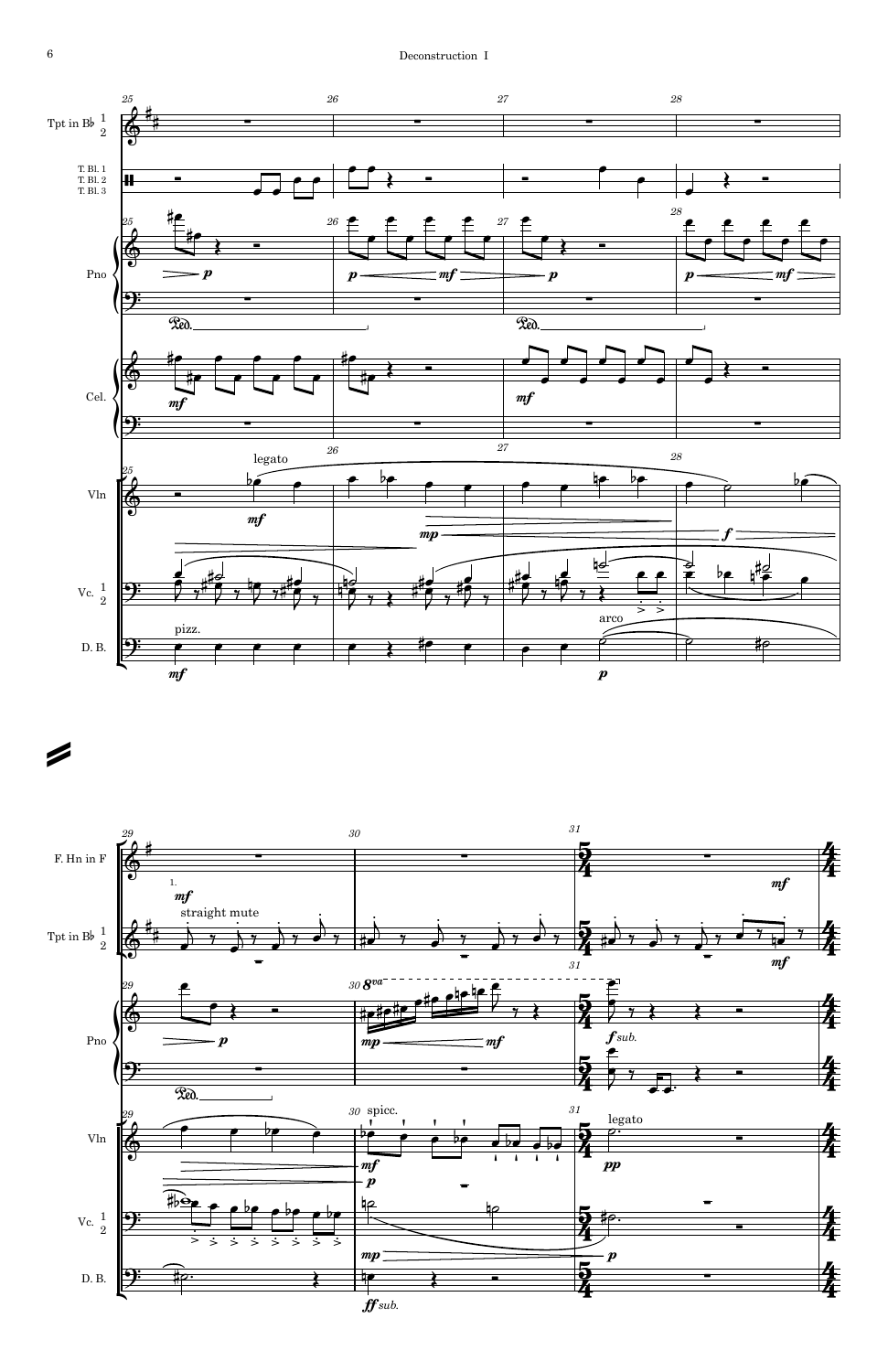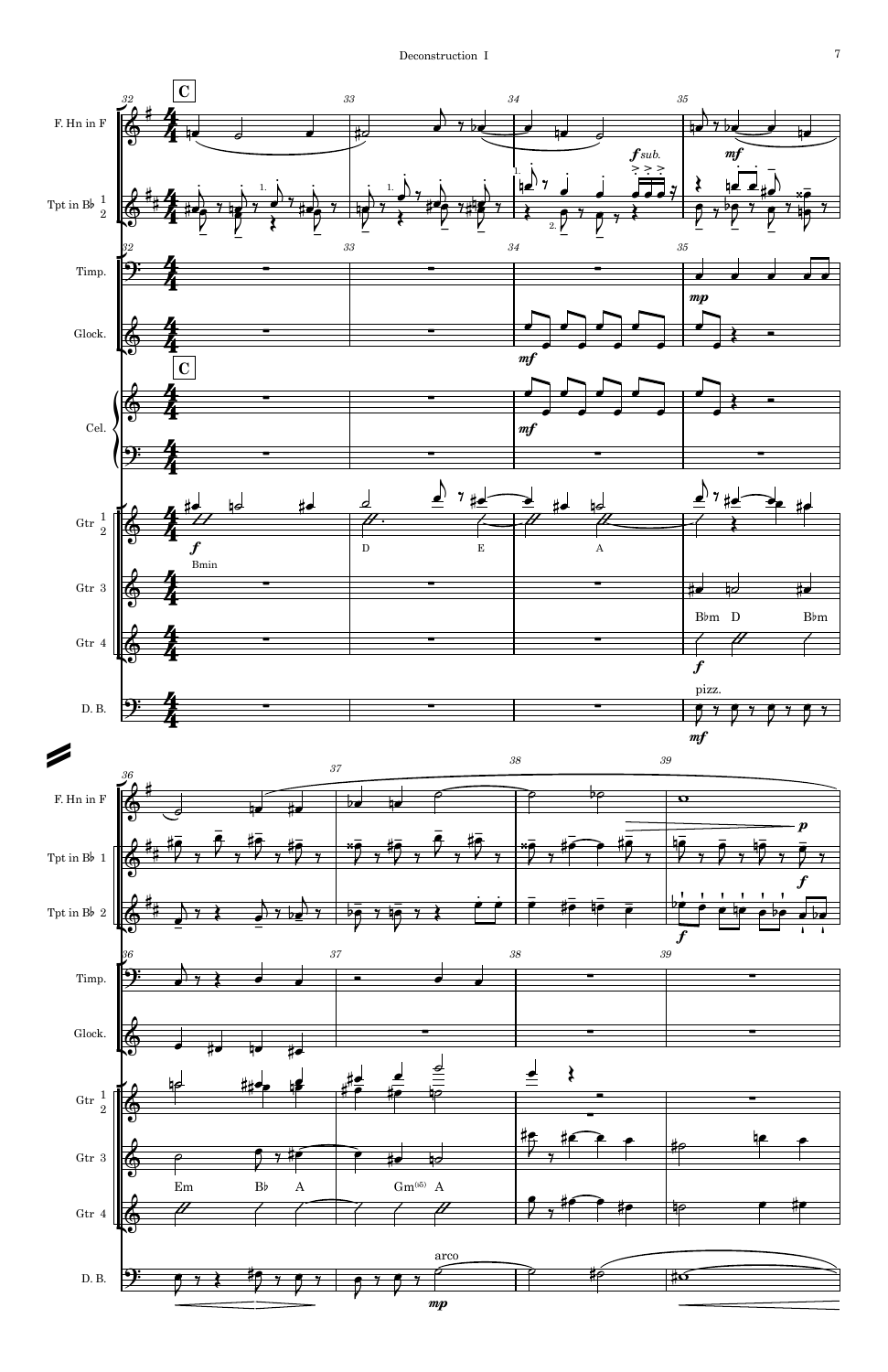

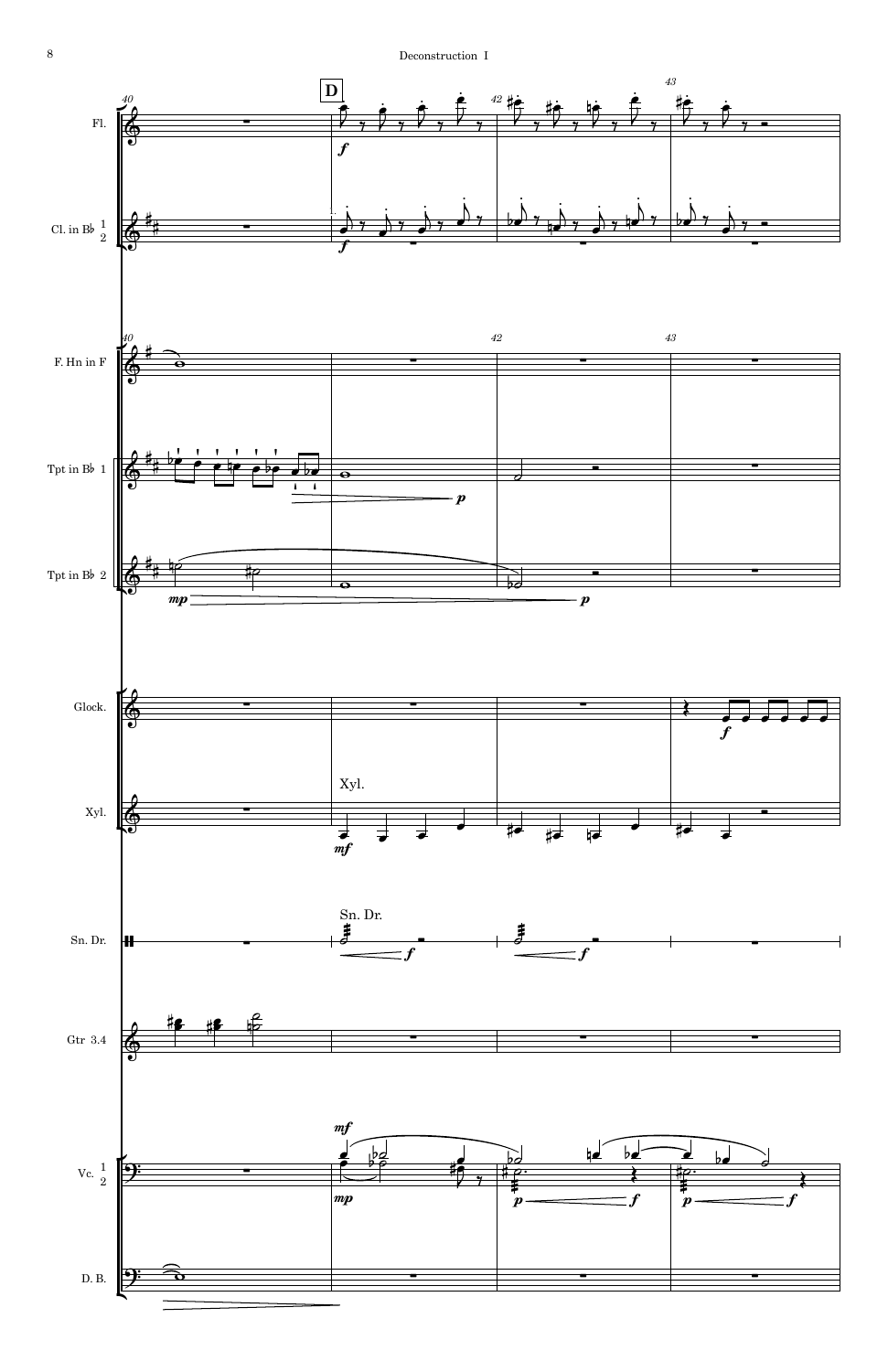

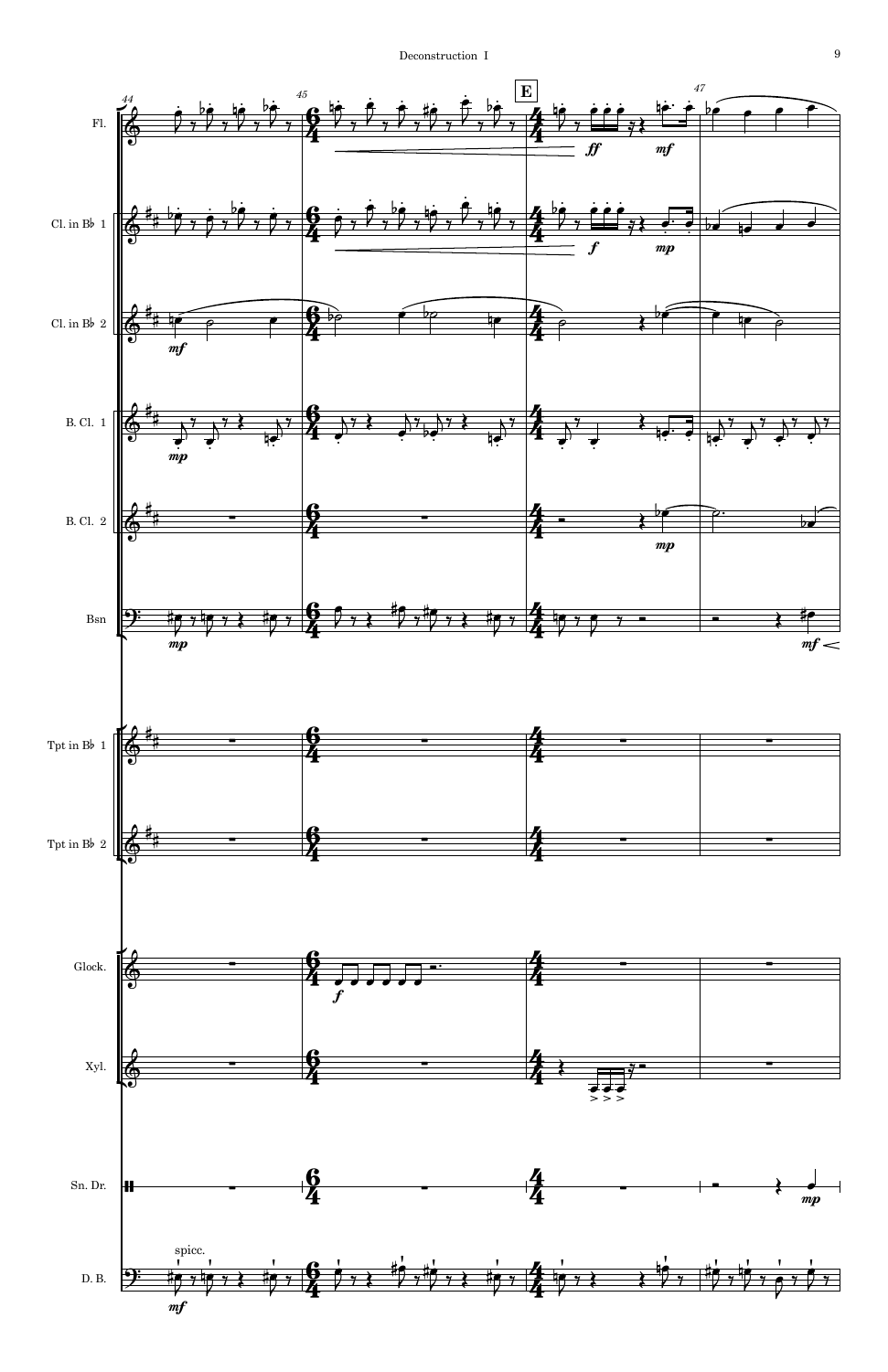

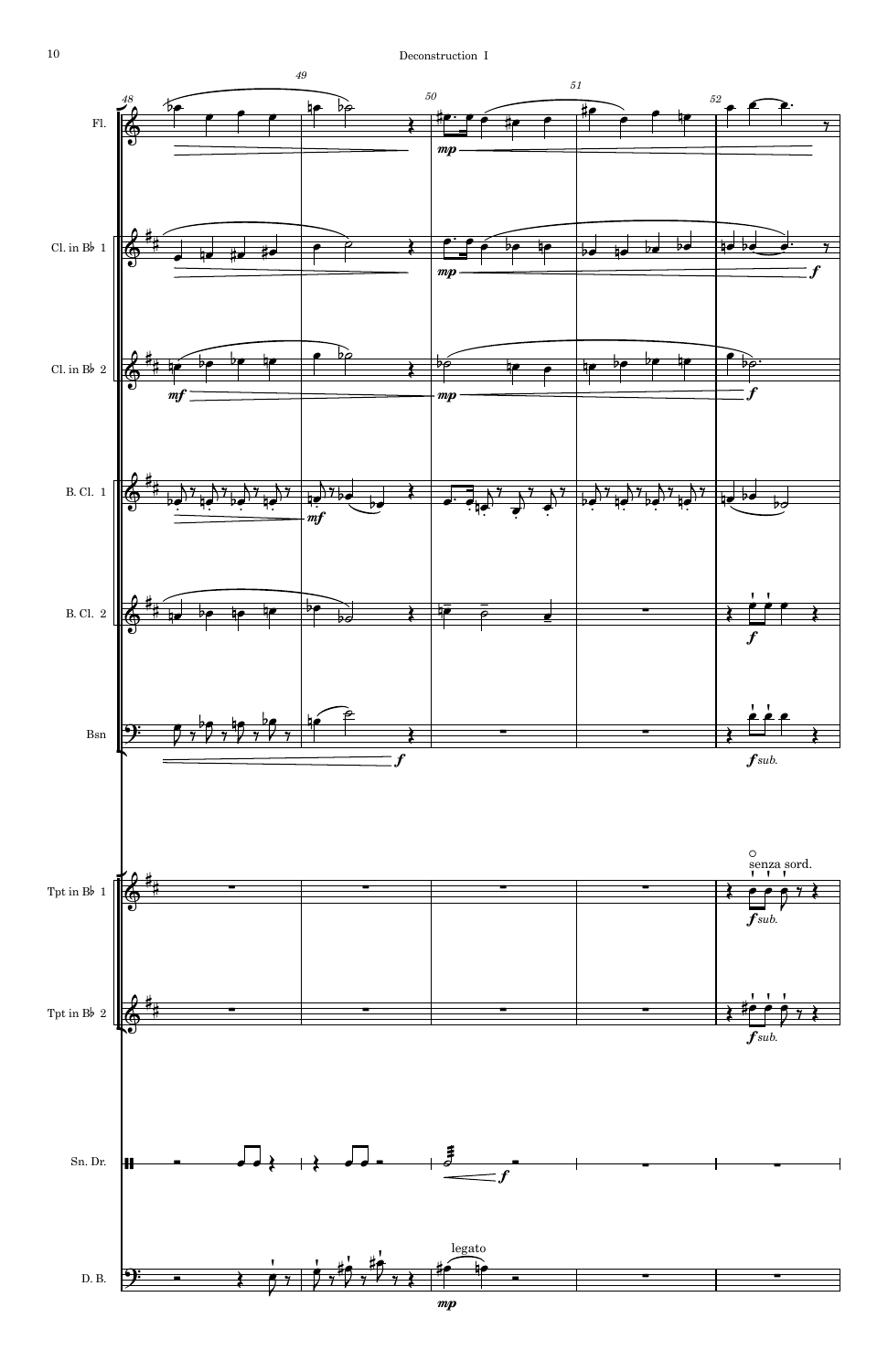

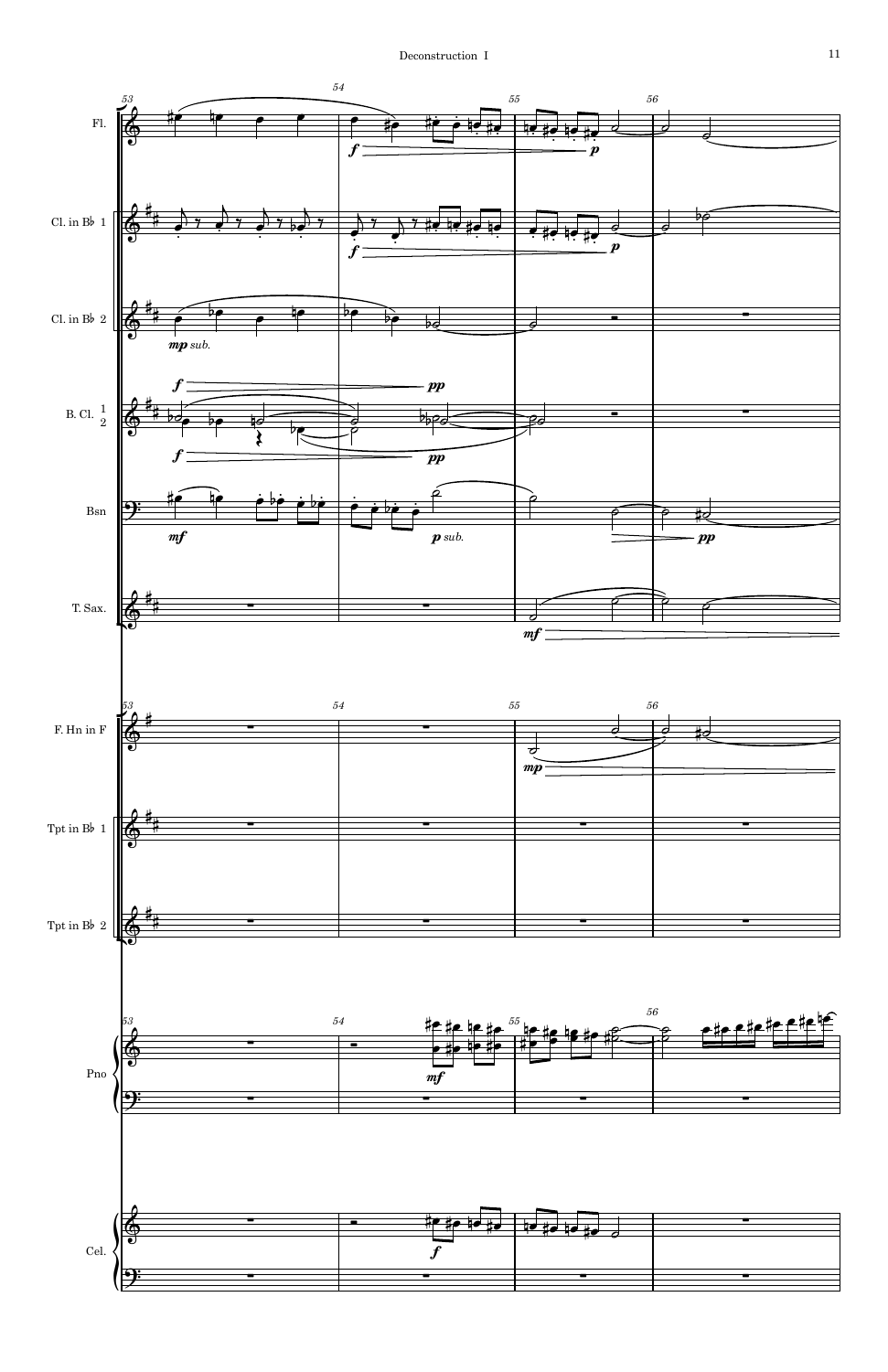

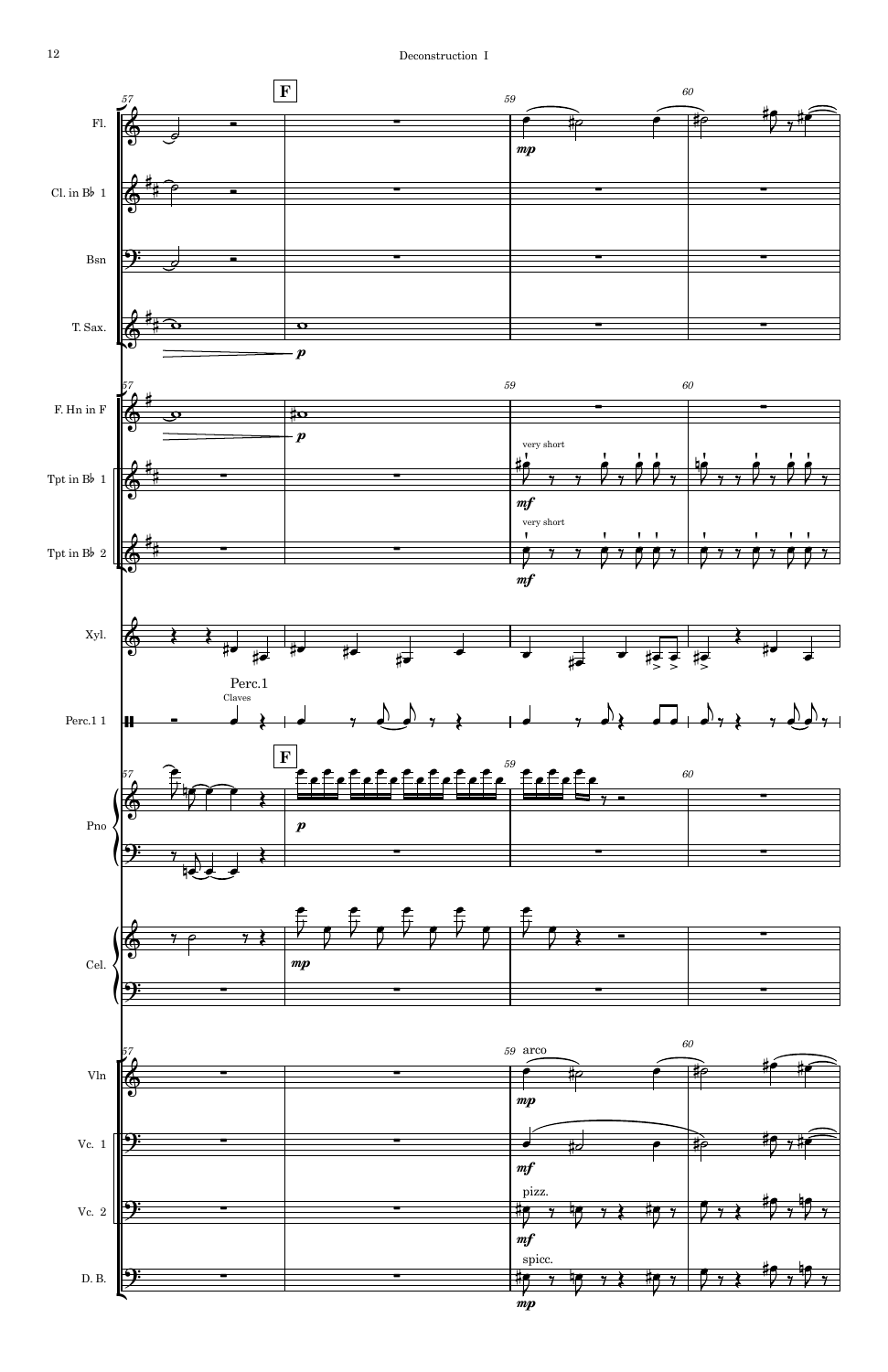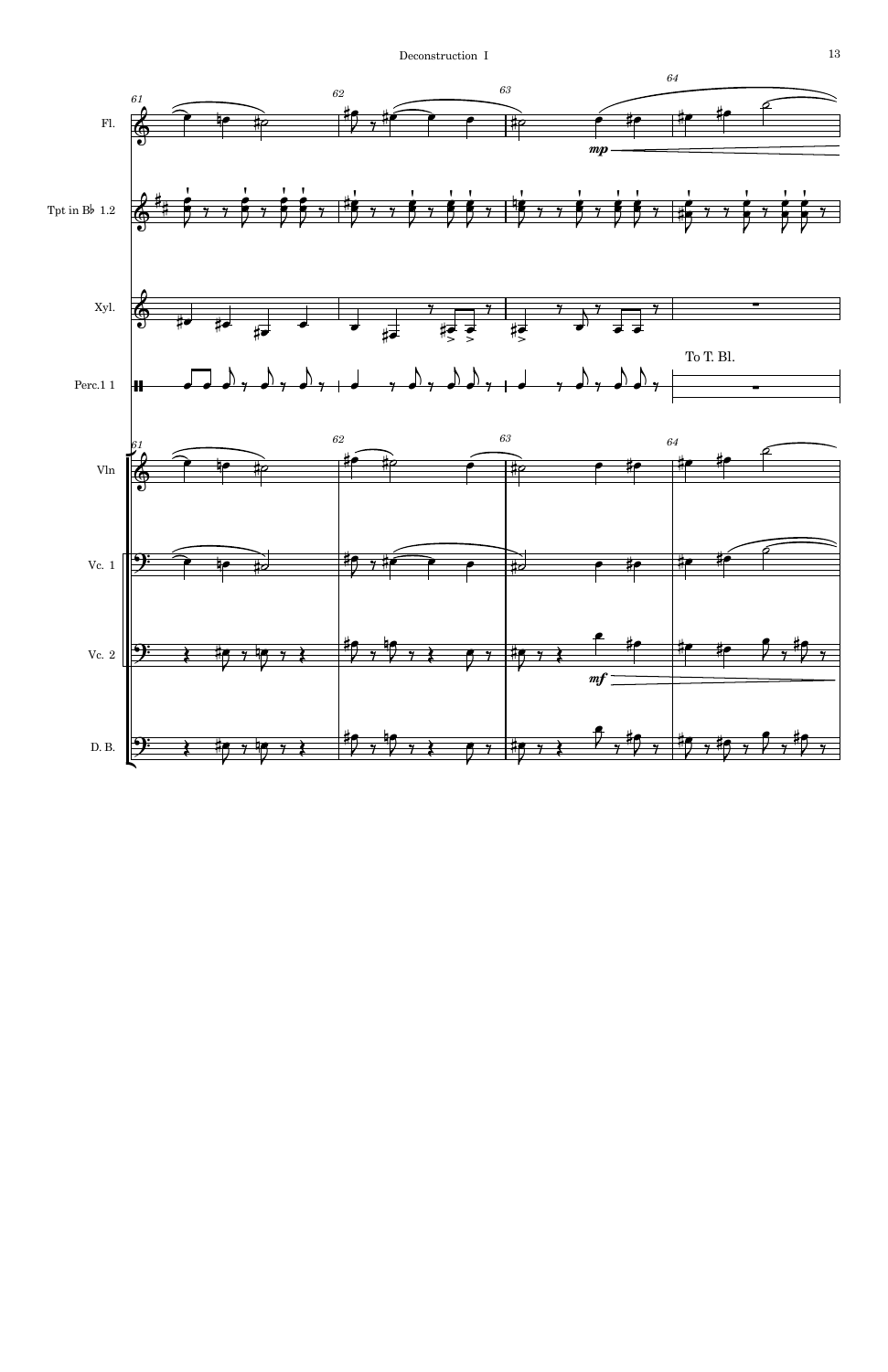

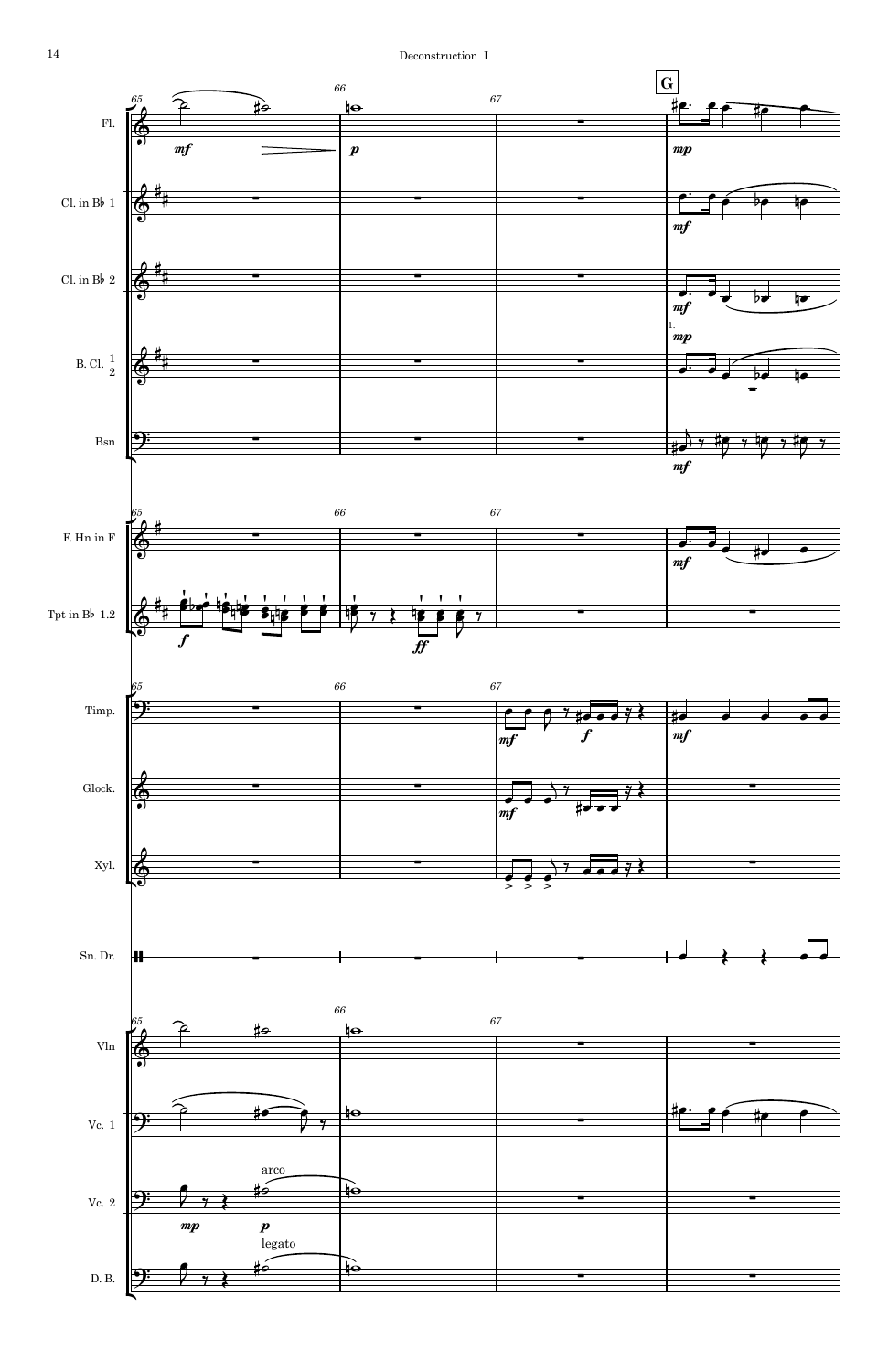

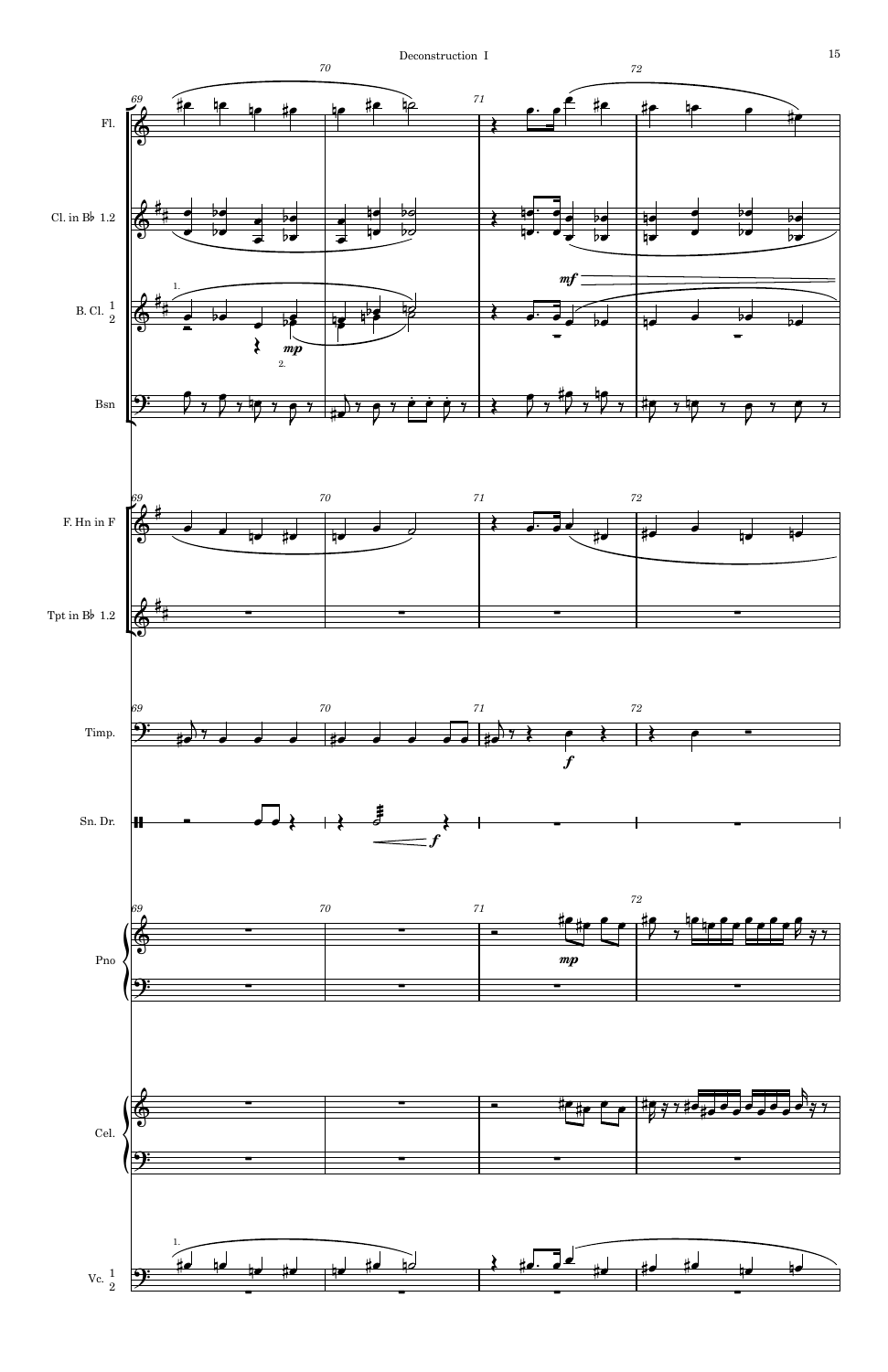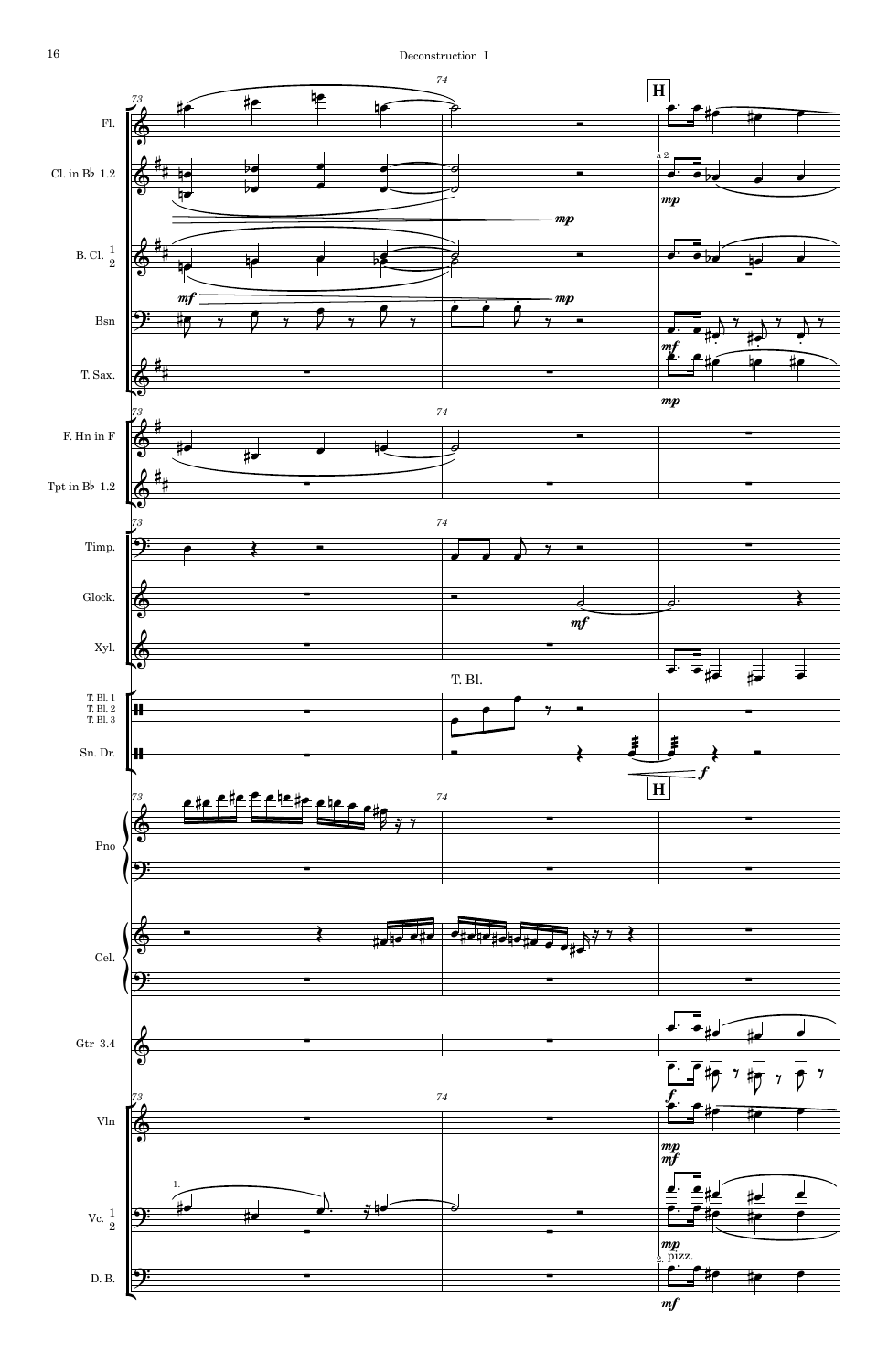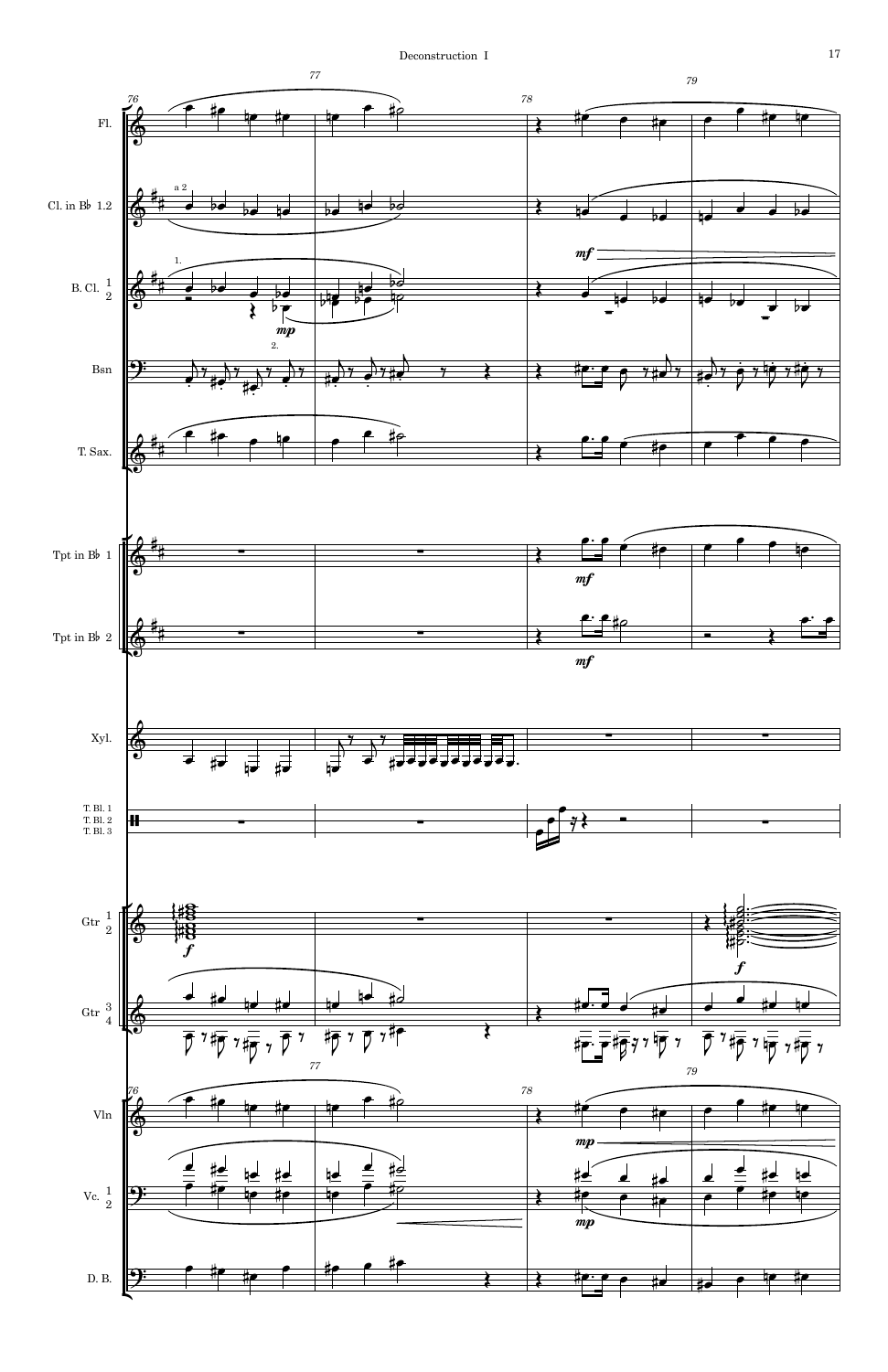

18 Deconstruction I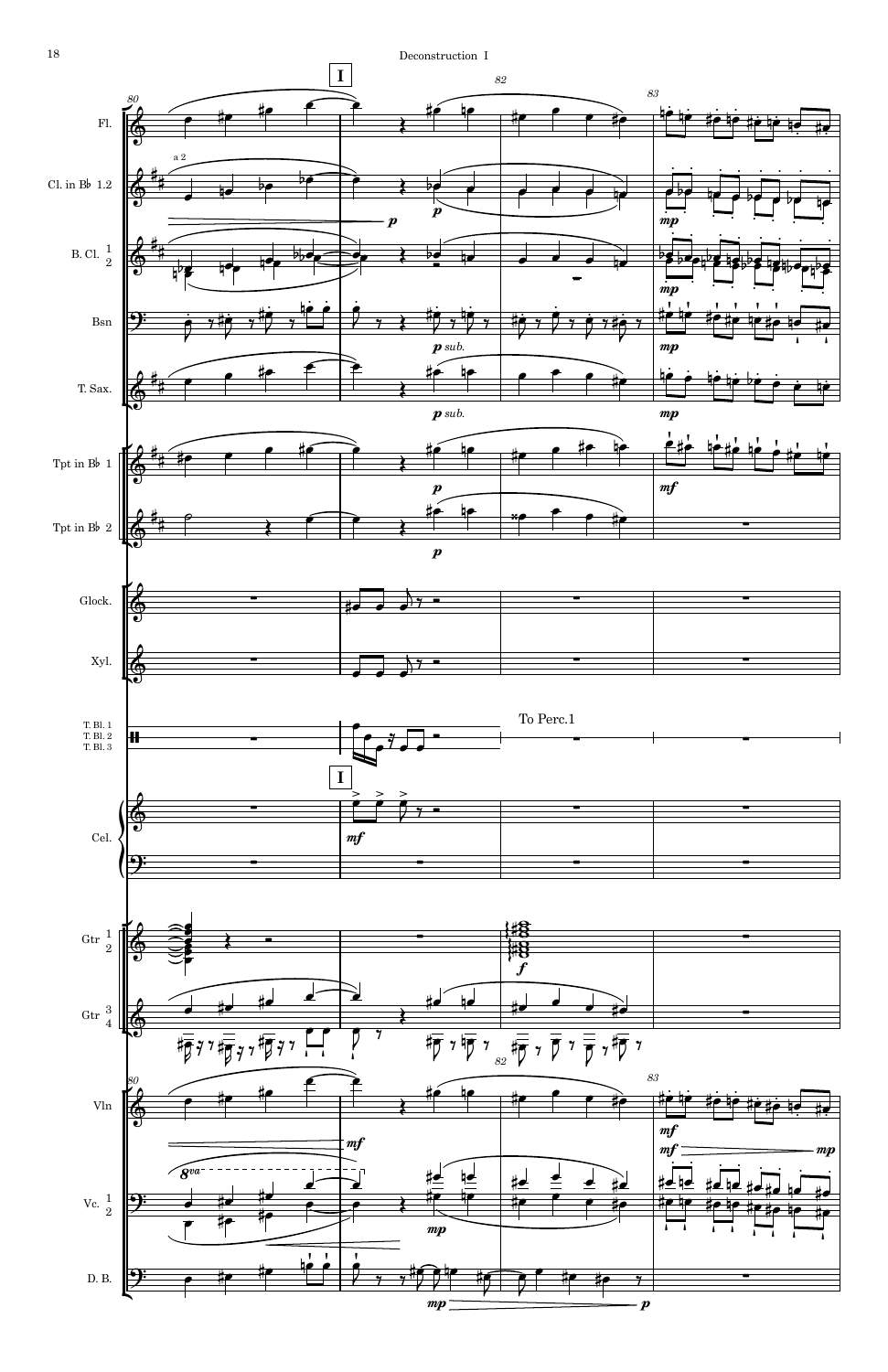